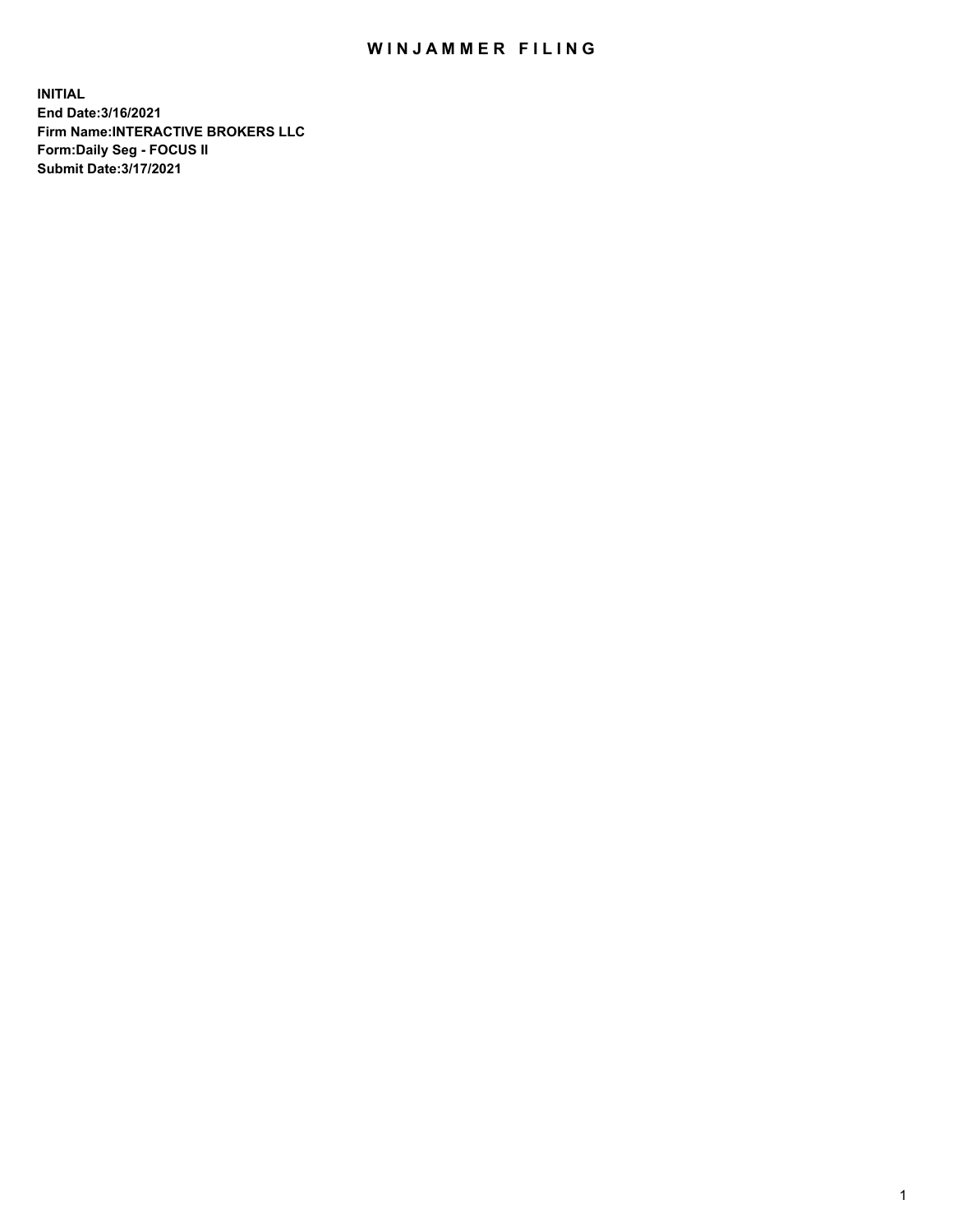**INITIAL End Date:3/16/2021 Firm Name:INTERACTIVE BROKERS LLC Form:Daily Seg - FOCUS II Submit Date:3/17/2021 Daily Segregation - Cover Page**

| Name of Company                                                                                                                                                                                                                                                                                                                | <b>INTERACTIVE BROKERS LLC</b>                                                                  |
|--------------------------------------------------------------------------------------------------------------------------------------------------------------------------------------------------------------------------------------------------------------------------------------------------------------------------------|-------------------------------------------------------------------------------------------------|
| <b>Contact Name</b>                                                                                                                                                                                                                                                                                                            | James Menicucci                                                                                 |
| <b>Contact Phone Number</b>                                                                                                                                                                                                                                                                                                    | 203-618-8085                                                                                    |
| <b>Contact Email Address</b>                                                                                                                                                                                                                                                                                                   | jmenicucci@interactivebrokers.c<br>om                                                           |
| FCM's Customer Segregated Funds Residual Interest Target (choose one):<br>a. Minimum dollar amount: ; or<br>b. Minimum percentage of customer segregated funds required:% ; or<br>c. Dollar amount range between: and; or<br>d. Percentage range of customer segregated funds required between:% and%.                         | $\overline{\mathbf{0}}$<br>$\overline{\mathbf{0}}$<br>155,000,000 245,000,000<br>0 <sub>0</sub> |
| FCM's Customer Secured Amount Funds Residual Interest Target (choose one):<br>a. Minimum dollar amount: ; or<br>b. Minimum percentage of customer secured funds required:% ; or<br>c. Dollar amount range between: and; or<br>d. Percentage range of customer secured funds required between:% and%.                           | $\overline{\mathbf{0}}$<br>0<br>80,000,000 120,000,000<br>0 <sub>0</sub>                        |
| FCM's Cleared Swaps Customer Collateral Residual Interest Target (choose one):<br>a. Minimum dollar amount: ; or<br>b. Minimum percentage of cleared swaps customer collateral required:% ; or<br>c. Dollar amount range between: and; or<br>d. Percentage range of cleared swaps customer collateral required between:% and%. | $\overline{\mathbf{0}}$<br><u>0</u><br>$\underline{0}$ $\underline{0}$<br>00                    |

Attach supporting documents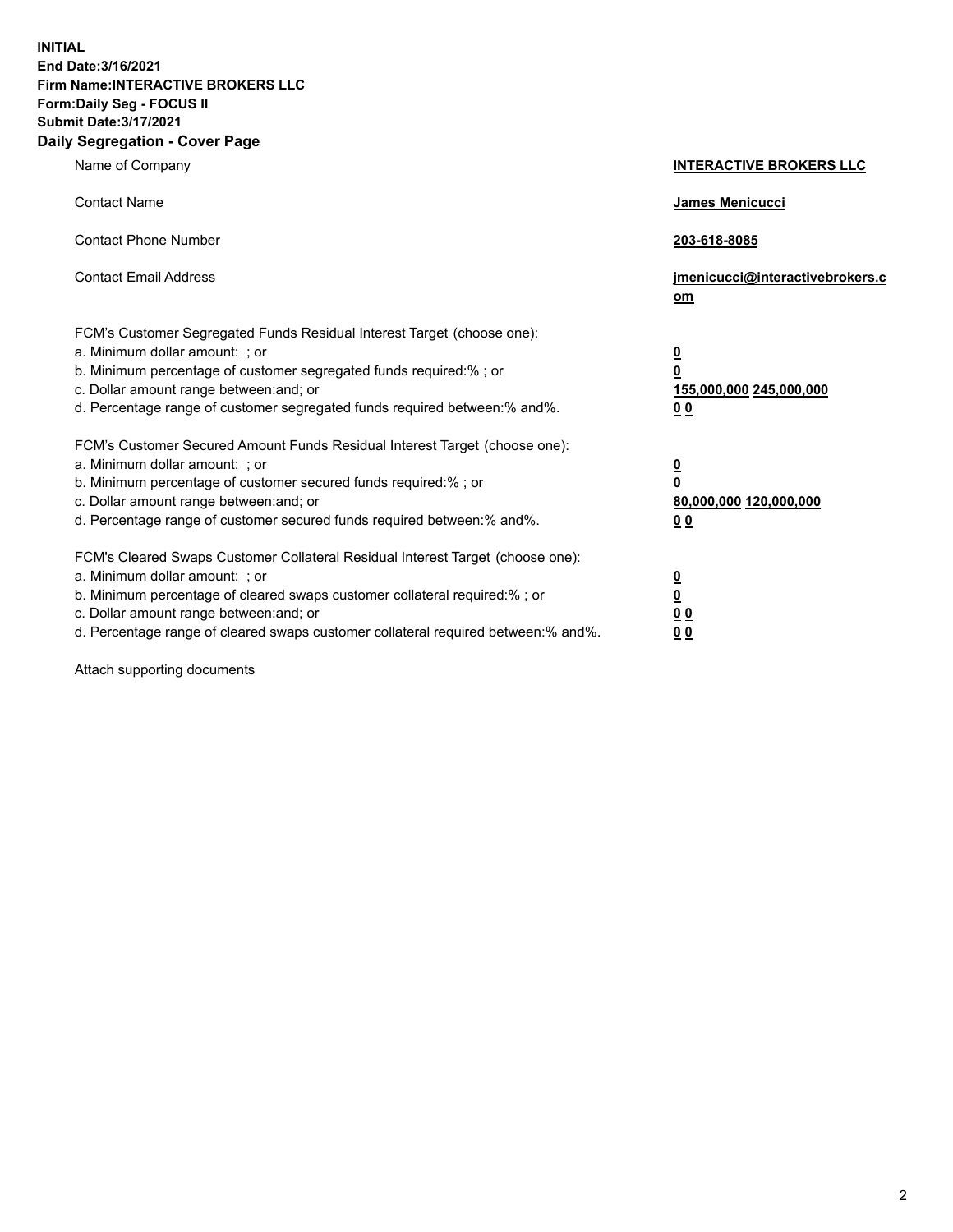**INITIAL End Date:3/16/2021 Firm Name:INTERACTIVE BROKERS LLC Form:Daily Seg - FOCUS II Submit Date:3/17/2021 Daily Segregation - Secured Amounts**

|     | Foreign Futures and Foreign Options Secured Amounts                                         |                                         |
|-----|---------------------------------------------------------------------------------------------|-----------------------------------------|
|     | Amount required to be set aside pursuant to law, rule or regulation of a foreign            | $0$ [7305]                              |
|     | government or a rule of a self-regulatory organization authorized thereunder                |                                         |
| 1.  | Net ledger balance - Foreign Futures and Foreign Option Trading - All Customers             |                                         |
|     | A. Cash                                                                                     | 497,349,503 [7315]                      |
|     | B. Securities (at market)                                                                   | $0$ [7317]                              |
| 2.  | Net unrealized profit (loss) in open futures contracts traded on a foreign board of trade   | -5,396,393 [7325]                       |
| 3.  | Exchange traded options                                                                     |                                         |
|     | a. Market value of open option contracts purchased on a foreign board of trade              | 150,670 [7335]                          |
|     | b. Market value of open contracts granted (sold) on a foreign board of trade                | <b>6,858</b> [7337]                     |
| 4.  | Net equity (deficit) (add lines 1. 2. and 3.)                                               | 492,096,922 [7345]                      |
| 5.  | Account liquidating to a deficit and account with a debit balances - gross amount           | 5,162 [7351]                            |
|     | Less: amount offset by customer owned securities                                            | 0 [7352] 5,162 [7354]                   |
| 6.  | Amount required to be set aside as the secured amount - Net Liquidating Equity              | 492,102,084 [7355]                      |
|     | Method (add lines 4 and 5)                                                                  |                                         |
| 7.  | Greater of amount required to be set aside pursuant to foreign jurisdiction (above) or line | 492,102,084 [7360]                      |
|     | 6.                                                                                          |                                         |
|     | FUNDS DEPOSITED IN SEPARATE REGULATION 30.7 ACCOUNTS                                        |                                         |
| 1.  | Cash in banks                                                                               |                                         |
|     | A. Banks located in the United States                                                       | 40,618,692 [7500]                       |
|     | B. Other banks qualified under Regulation 30.7                                              | 0 [7520] 40,618,692 [7530]              |
| 2.  | Securities                                                                                  |                                         |
|     | A. In safekeeping with banks located in the United States                                   | 324,982,750 [7540]                      |
|     | B. In safekeeping with other banks qualified under Regulation 30.7                          | 0 [7560] 324,982,750 [7570]             |
| 3.  | Equities with registered futures commission merchants                                       |                                         |
|     | A. Cash                                                                                     | $0$ [7580]                              |
|     | <b>B.</b> Securities                                                                        | $0$ [7590]                              |
|     | C. Unrealized gain (loss) on open futures contracts                                         | $0$ [7600]                              |
|     | D. Value of long option contracts                                                           | $0$ [7610]                              |
|     | E. Value of short option contracts                                                          | 0 [7615] 0 [7620]                       |
| 4.  | Amounts held by clearing organizations of foreign boards of trade                           |                                         |
|     | A. Cash                                                                                     | $0$ [7640]                              |
|     | <b>B.</b> Securities                                                                        | $0$ [7650]                              |
|     | C. Amount due to (from) clearing organization - daily variation                             | $0$ [7660]                              |
|     | D. Value of long option contracts                                                           | $0$ [7670]                              |
|     | E. Value of short option contracts                                                          | 0 [7675] 0 [7680]                       |
| 5.  | Amounts held by members of foreign boards of trade                                          |                                         |
|     | A. Cash                                                                                     | 250,542,184 [7700]                      |
|     | <b>B.</b> Securities                                                                        | $0$ [7710]                              |
|     | C. Unrealized gain (loss) on open futures contracts                                         | -2,354,163 <sup>[7720]</sup>            |
|     | D. Value of long option contracts                                                           | 150,670 [7730]                          |
|     | E. Value of short option contracts                                                          | <u>-6,858</u> [7735] 248,331,833 [7740] |
| 6.  | Amounts with other depositories designated by a foreign board of trade                      | $0$ [7760]                              |
| 7.  | Segregated funds on hand                                                                    | $0$ [7765]                              |
| 8.  | Total funds in separate section 30.7 accounts                                               | 613,933,275 [7770]                      |
| 9.  | Excess (deficiency) Set Aside for Secured Amount (subtract line 7 Secured Statement         | 121,831,191 [7380]                      |
|     | Page 1 from Line 8)                                                                         |                                         |
| 10. | Management Target Amount for Excess funds in separate section 30.7 accounts                 | 80,000,000 [7780]                       |
| 11. | Excess (deficiency) funds in separate 30.7 accounts over (under) Management Target          | 41,831,191 [7785]                       |
|     |                                                                                             |                                         |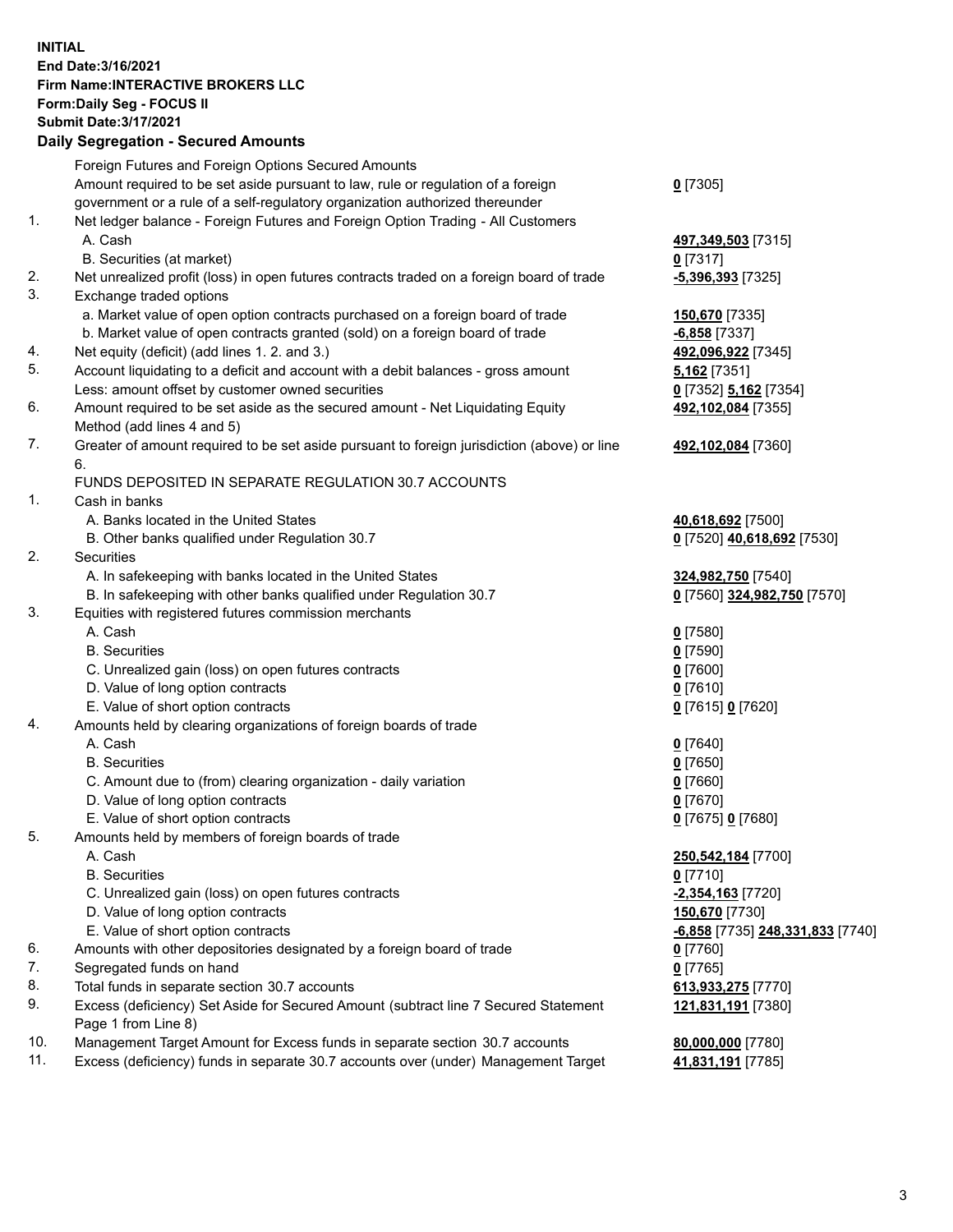**INITIAL End Date:3/16/2021 Firm Name:INTERACTIVE BROKERS LLC Form:Daily Seg - FOCUS II Submit Date:3/17/2021 Daily Segregation - Segregation Statement** SEGREGATION REQUIREMENTS(Section 4d(2) of the CEAct) 1. Net ledger balance A. Cash **6,239,251,081** [7010] B. Securities (at market) **0** [7020] 2. Net unrealized profit (loss) in open futures contracts traded on a contract market **164,797,366** [7030] 3. Exchange traded options A. Add market value of open option contracts purchased on a contract market **322,898,421** [7032] B. Deduct market value of open option contracts granted (sold) on a contract market **-253,589,871** [7033] 4. Net equity (deficit) (add lines 1, 2 and 3) **6,473,356,997** [7040] 5. Accounts liquidating to a deficit and accounts with debit balances - gross amount **1,468,572** [7045] Less: amount offset by customer securities **0** [7047] **1,468,572** [7050] 6. Amount required to be segregated (add lines 4 and 5) **6,474,825,569** [7060] FUNDS IN SEGREGATED ACCOUNTS 7. Deposited in segregated funds bank accounts A. Cash **2,300,513,707** [7070] B. Securities representing investments of customers' funds (at market) **1,954,427,455** [7080] C. Securities held for particular customers or option customers in lieu of cash (at market) **0** [7090] 8. Margins on deposit with derivatives clearing organizations of contract markets A. Cash **504,842,042** [7100] B. Securities representing investments of customers' funds (at market) **1,867,573,675** [7110] C. Securities held for particular customers or option customers in lieu of cash (at market) **0** [7120] 9. Net settlement from (to) derivatives clearing organizations of contract markets **6,080,051** [7130] 10. Exchange traded options A. Value of open long option contracts **325,085,810** [7132] B. Value of open short option contracts **-255,793,834** [7133] 11. Net equities with other FCMs A. Net liquidating equity **0** [7140] B. Securities representing investments of customers' funds (at market) **0** [7160] C. Securities held for particular customers or option customers in lieu of cash (at market) **0** [7170] 12. Segregated funds on hand **0** [7150] 13. Total amount in segregation (add lines 7 through 12) **6,702,728,906** [7180] 14. Excess (deficiency) funds in segregation (subtract line 6 from line 13) **227,903,337** [7190] 15. Management Target Amount for Excess funds in segregation **155,000,000** [7194]

16. Excess (deficiency) funds in segregation over (under) Management Target Amount Excess

**72,903,337** [7198]